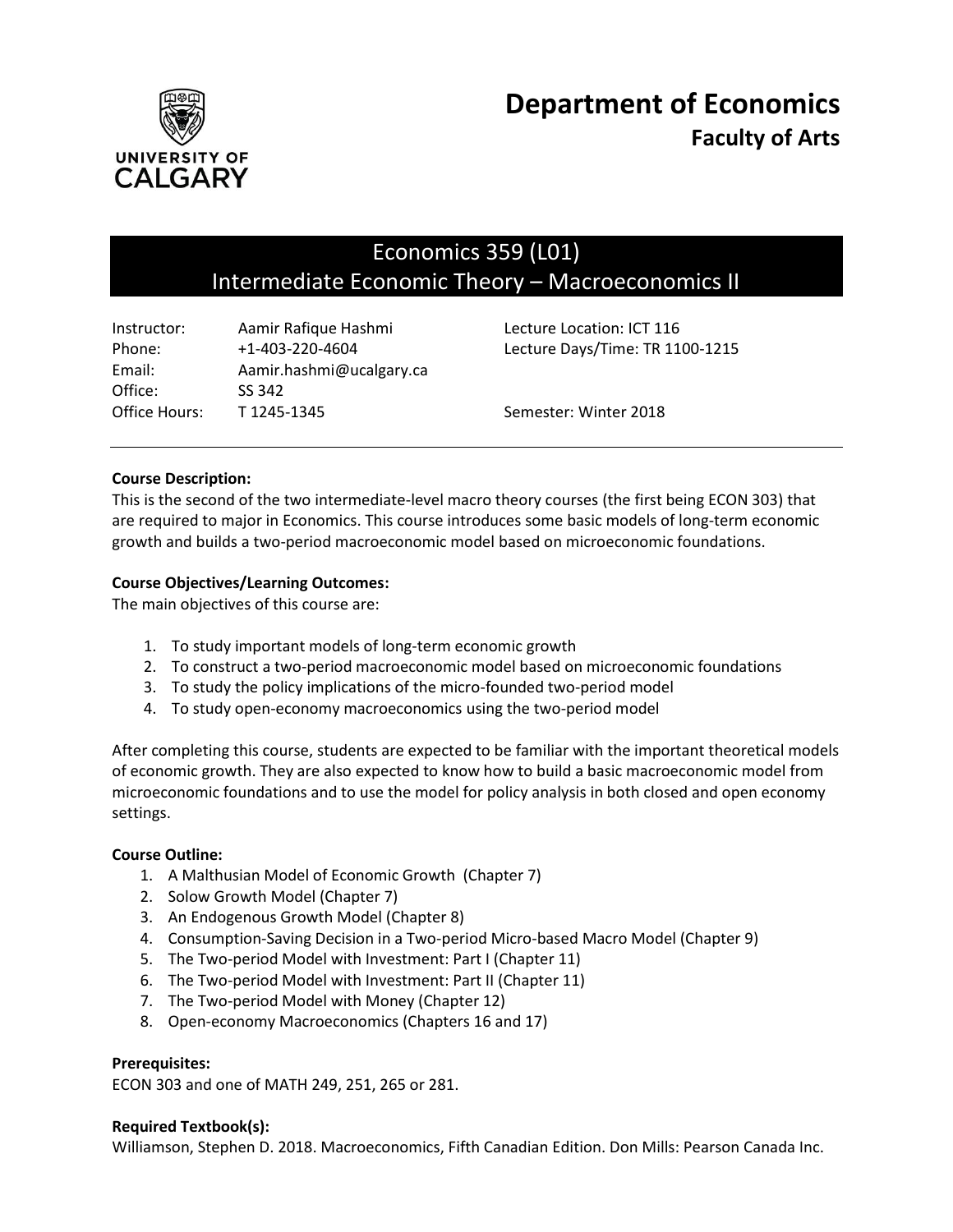#### **Books on Reserve:**

Williamson, Stephen D. 2018. Macroeconomics, Fifth Canadian Edition. Don Mills: Pearson Canada Inc.

#### **Desire2Learn:**

This course will make use of the Desire2Learn (D2L) platform. Students who are registered in the course can log on a[t http://d2l.ucalgary.ca](http://d2l.ucalgary.ca/) through their student centre. Please note that D2L features a class e-mail list that may be used to distribute course-related information. These e-mails go to your University of Calgary e-mail addresses only.

#### **Grade Determination and Final Examination Details:**

| Midterm exam:              | 30% |
|----------------------------|-----|
| Final examination:         | 50% |
| Problem sets (one for each |     |
| topic):                    | 20% |
|                            |     |

100%

#### *Grading Scale*

| A+   | $95 - 100$ | B     | $73 - 76$ | $C-$ | $60 - 62$ |
|------|------------|-------|-----------|------|-----------|
| А    | $85 - 94$  | $B -$ | $70 - 72$ | D+   | $56 - 59$ |
| А-   | $80 - 84$  | $C+$  | $67 - 69$ |      | $50 - 55$ |
| $B+$ | $77 - 79$  |       | $63 - 66$ |      | $0 - 49$  |

Students must receive a passing grade on the final exam to pass the course.

As per the Writing Across the Curriculum Statement in the Calendar, writing and grading thereof will be a factor in the evaluation of student work.

Any student work which remains undistributed after the last day of classes will be available to students through the instructor's office during his office hours.

The final examination will be comprehensive, scheduled by the Registrar, held in a classroom, and last 2 hours. If a student cannot write their final exam on the date assigned by the Registrar's Office, they need to apply for a deferred exam [www.ucalgary.ca/registrar/exams/deferred\\_final.](http://www.ucalgary.ca/registrar/exams/deferred_final) Under no circumstance will this be accommodated by the Department.

Tests and exams will not involve multiple-choice questions. Non-programmable calculators WILL be allowed during the writing of tests or final examinations.

The midterm exam will be given during the class time on **February 27th 2017 (Tuesday)**.

#### **Tutorials:**

Students are expected to attend a weekly tutorial section. During the tutorial section the TA will discuss pre-assigned questions/material relevant to the course.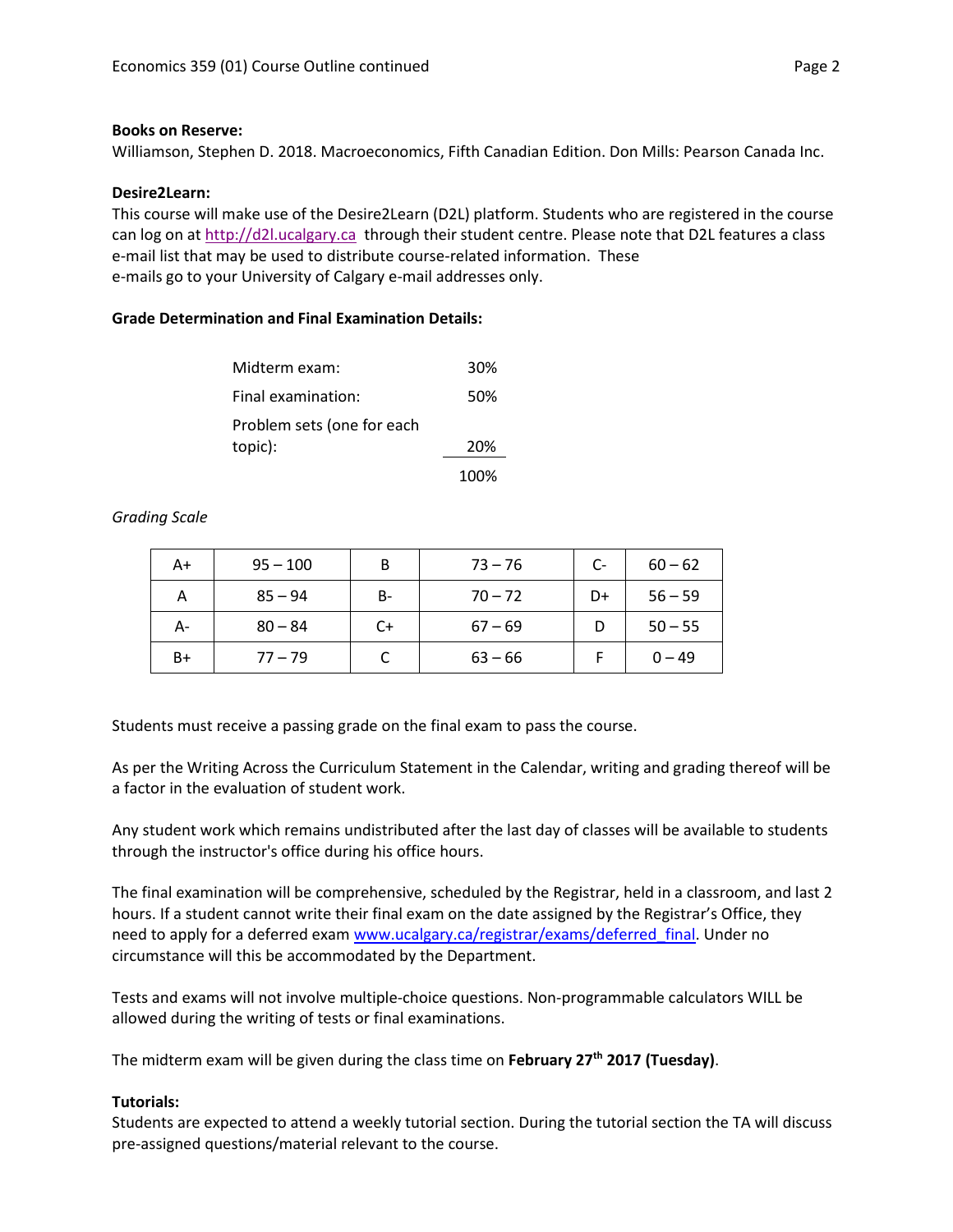THERE WILL BE NO MAKEUP OR DEFERRED QUIZZES/TESTS/EXAMS under any circumstances, nor may the quizzes/tests/exams be written early. Students unable to write the quizzes/tests/exams because of documented illness, family emergency, religious observance, or university-sanctioned event will have the weight shifted to the final examination; otherwise a grade of zero will be assigned.

## **Reappraisal of Grades and Intellectual Honesty:**

*For reappraisal of graded term work, see Calendar I.2* <http://www.ucalgary.ca/pubs/calendar/current/i-2.html>

*For reappraisal of final grade, see Calendar I.3* <http://www.ucalgary.ca/pubs/calendar/current/i-3.html>

*Statement of Intellectual Dishonesty, see Calendar K.4* <http://www.ucalgary.ca/pubs/calendar/current/k-4.html>

*Plagiarism and Other Academic Misconduct, , see Calendar K.5* <http://www.ucalgary.ca/pubs/calendar/current/k-5.html>

## **Academic Accommodations:**

The student accommodation policy can be found at: [ucalgary.ca/access/accommodations/policy.](http://www.ucalgary.ca/access/accommodations/policy)

Students needing an accommodation because of a disability or medical condition should communicate this need to Student Accessibility Services in accordance with the Procedure for Accommodations for Students with Disabilities [ucalgary.ca/policies/files/policies/student-accommodation-policy.](http://www.ucalgary.ca/policies/files/policies/student-accommodation-policy.pdf)

Students needing an Accommodation based on a Protected Ground other than disability, should communicate this need, preferably in writing, to the course instructor.

# **Important Dates:**

Please check:<http://www.ucalgary.ca/pubs/calendar/current/academic-schedule.html>

# **Student Organizations:**

Faculty of Arts Students' Association (F.A.S.A.):

Economics Department Representative Office: SS 803, E-mail: [econrep@fasaucalgary.ca](mailto:econrep@fasaucalgary.ca) and Web[: www.fasaucalgary.ca.](http://www.fasaucalgary.ca/)

Society of Undergraduates in Economics: [https://www.ucalgarysue.com/.](https://www.ucalgarysue.com/)

Society of Undergraduates in Economics is a student run organization whose main purpose is to assist undergraduate economics students to succeed both academically and socially at the University of Calgary. Services include access to the exam bank, career events such as Industry Night and information sessions, mentorship programs, and social events for members. They invite you to join by contacting SUE at societyofundergradsineconomics@gmail.com.

# **Faculty of Arts Program Advising and Student Information Resources:**

 Have a question, but not sure where to start? The Arts Students' Centre is your information resource for everything in Arts! Drop in at SS102, call them at 403-220-3580 or email them at [artsads@ucalgary.ca.](mailto:artsads@ucalgary.ca) You can also visit the Faculty of Arts website at <http://arts.ucalgary.ca/undergraduate> which has detailed information on common academic concerns, including program planning and advice.